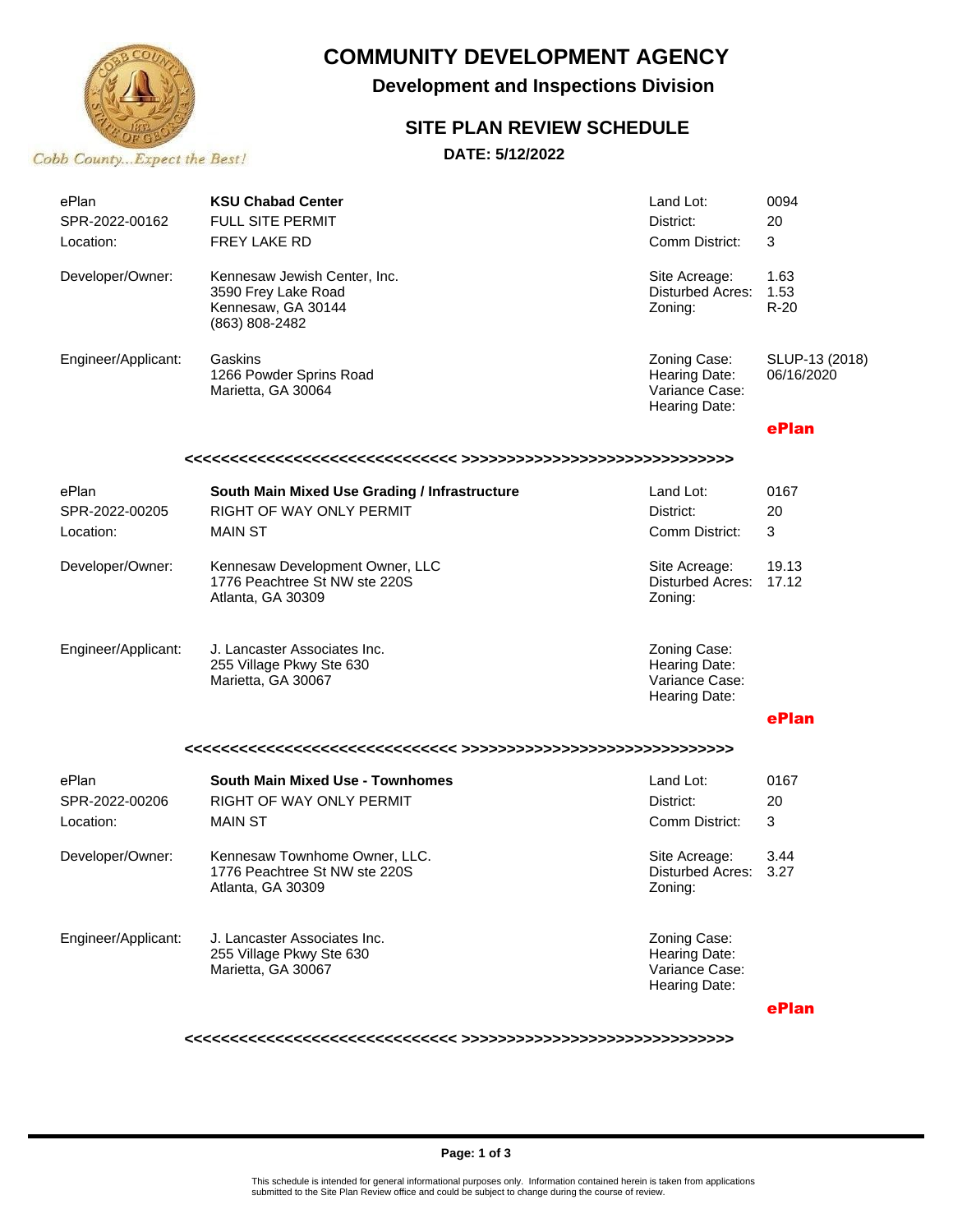

# **COMMUNITY DEVELOPMENT AGENCY**

**Development and Inspections Division**

## **SITE PLAN REVIEW SCHEDULE**

**DATE: 5/12/2022**

| ePlan<br>SPR-2022-00207<br>Location: | <b>South Main Mixed Use - Apartments</b><br>RIGHT OF WAY ONLY PERMIT<br><b>MAIN ST</b> | Land Lot:<br>District:<br>Comm District:                         | 0167<br>20<br>3            |  |  |  |
|--------------------------------------|----------------------------------------------------------------------------------------|------------------------------------------------------------------|----------------------------|--|--|--|
| Developer/Owner:                     | Kennesaw Apartments Owner, LLC<br>1776 Peachtree St NW ste 220S<br>Atlanta, GA 30309   | Site Acreage:<br><b>Disturbed Acres:</b><br>Zoning:              | 12.97<br>5.63              |  |  |  |
| Engineer/Applicant:                  | J. Lancaster Associates Inc.<br>255 Village Pkwy Ste 630<br>Marietta, GA 30067         | Zoning Case:<br>Hearing Date:<br>Variance Case:<br>Hearing Date: |                            |  |  |  |
|                                      |                                                                                        |                                                                  | ePlan                      |  |  |  |
|                                      |                                                                                        |                                                                  |                            |  |  |  |
| ePlan                                | 3325 COBB PKWY NW                                                                      | Land Lot:                                                        | 0121                       |  |  |  |
| SPR-2022-00211                       | <b>CONCEPTUAL PERMIT</b>                                                               | District:                                                        | 20                         |  |  |  |
| Location:                            | <b>COBB PKWY</b>                                                                       | Comm District:                                                   | 1.                         |  |  |  |
| Developer/Owner:                     | Civilogistix<br>500 Sun Valley Dr<br>Roswell, GA 30076                                 | Site Acreage:<br>Disturbed Acres:<br>Zoning:                     | 1.27<br>0.10<br>GC         |  |  |  |
| Engineer/Applicant:                  | Civilogistix<br>500 Sun Valley Dr<br>Roswell, GA 30076                                 | Zoning Case:<br>Hearing Date:<br>Variance Case:<br>Hearing Date: |                            |  |  |  |
|                                      |                                                                                        |                                                                  | ePlan                      |  |  |  |
|                                      |                                                                                        |                                                                  |                            |  |  |  |
| ePlan                                | 4865 FLOYD RD                                                                          | Land Lot:                                                        | 0042                       |  |  |  |
| SPR-2022-00212                       | <b>CONCEPTUAL PERMIT</b>                                                               | District:                                                        | 17                         |  |  |  |
| Location:                            | <b>FLOYD RD</b>                                                                        | Comm District:                                                   | 4                          |  |  |  |
| Developer/Owner:                     | Civilogistix<br>500 Sun Valley Dr<br>Roswell, GA 30076                                 | Site Acreage:<br>Disturbed Acres:<br>Zoning:                     | 1.14<br>0.10<br><b>NRC</b> |  |  |  |
| Engineer/Applicant:                  | Civilogistix<br>500 Sun Valley Dr<br>Roswell, GA 30076                                 | Zoning Case:<br>Hearing Date:<br>Variance Case:<br>Hearing Date: |                            |  |  |  |

**ePlan**

**<<<<<<<<<<<<<<<<<<<<<<<<<<<<<< >>>>>>>>>>>>>>>>>>>>>>>>>>>>>>**

#### **Page: 2 of 3**